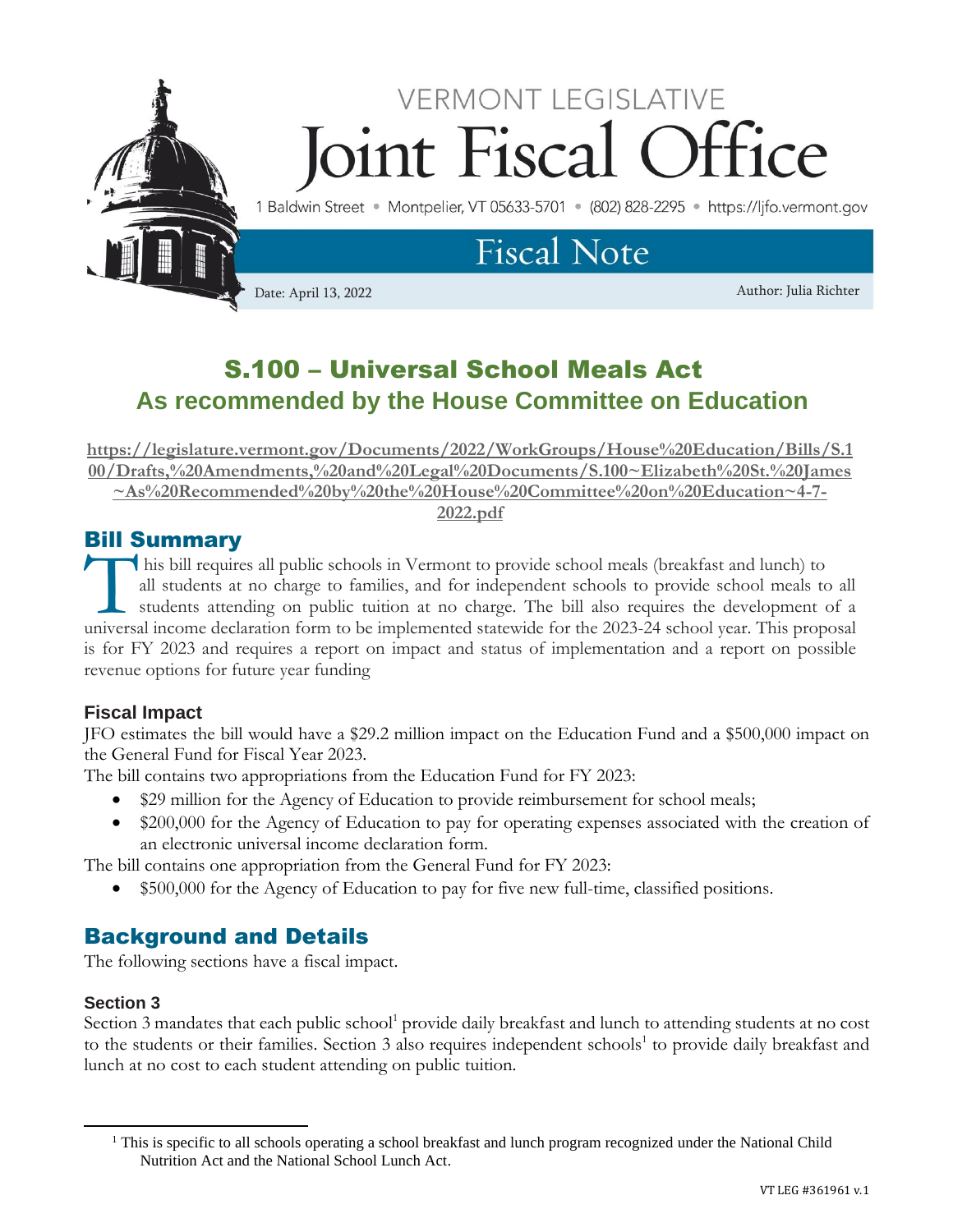JFO estimates the annual cost for the provision of universal school meals to all public-school students, and all students attending independent schools on public tuition to be between \$25 million and \$42 million per year.<sup>2</sup>

This cost heavily depends on two factors – the percentage of students eligible for free and reduced lunch from the Federal Government, and the average participation rate of students eating meals. A lower percentage of students eligible for free and reduced lunch from the Federal government results in higher costs to the State. A higher participation rate also leads to higher costs to the State.<sup>3</sup>

For Fiscal Year 2023, JFO estimates the provision of universal breakfast and lunch to cost approximately \$29 million. This estimate assumes 30% of students eligible for free and reduced-price meals, and current average participation rates (60% participation in breakfast, and 75% participation in lunch).

If universal meals are continued, JFO estimates that the cost will increase over time to \$37 million. The annual cost is expected to increase for a number of reasons, including an anticipated decrease in students eligible for free and reduced-price meals in accordance with current trends as well as a potential behavior shift, and an anticipated increase in student participation rates.

### **Section 5**

Section 5 appropriates \$29 million from the Education Fund to the Agency of Education in Fiscal Year 2023 for the reimbursement of school meals outlined in Section 3.

#### **Section 6**

Section 6 includes an appropriation of \$500,000 from the General Fund to the Agency of Education for Fiscal Year 2023 for the salaries, benefits, and operating expenses for five new positions created in the Agency of Education.

#### **Section 7**

Section 7 includes an appropriation of \$200,000 from the Education Fund to the Agency of Education for Fiscal Year 2023 for operating expenses associated with the creation of the electronic universal income declaration form.

[https://ljfo.vermont.gov/assets/Publications/Senate-Bills/71933a7238/GENERAL-353887-v8-](https://ljfo.vermont.gov/assets/Publications/Senate-Bills/71933a7238/GENERAL-353887-v8-FiscalNotes_S.100_031021-002.pdf) [FiscalNotes\\_S.100\\_031021-002.pdf](https://ljfo.vermont.gov/assets/Publications/Senate-Bills/71933a7238/GENERAL-353887-v8-FiscalNotes_S.100_031021-002.pdf)

<sup>&</sup>lt;sup>2</sup> This range has been updated since previous estimates to reflect the additional cost of including independent schools. <sup>3</sup> For additional insight and background, please reference JFO's previous fiscal note on S.100: